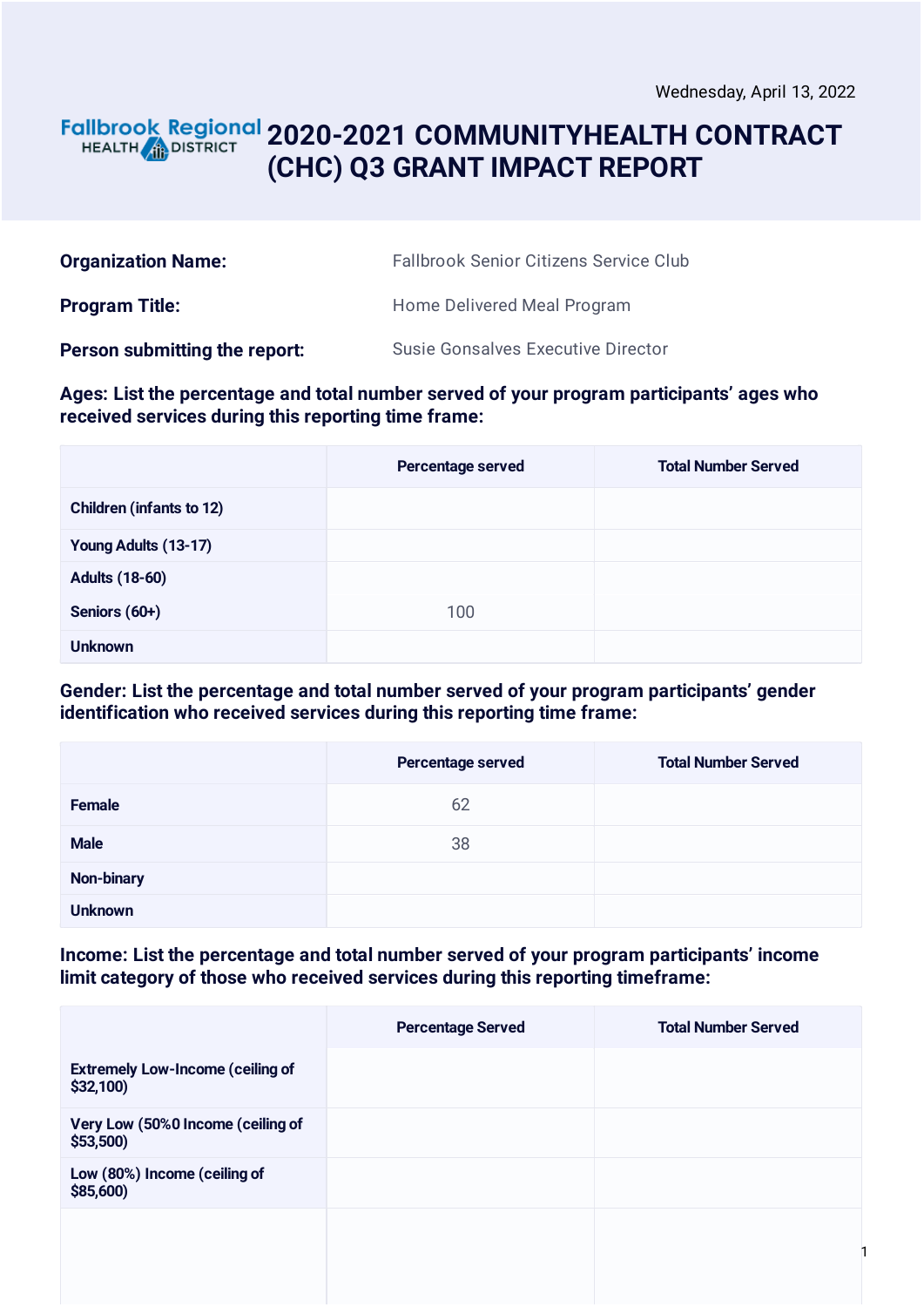|                                  | <b>Percentage Served</b> | <b>Total Number Served</b> |
|----------------------------------|--------------------------|----------------------------|
| <b>Higher than listed limits</b> |                          |                            |
| <b>Unknown</b>                   | 100                      |                            |

**How many District residents directly benefited (participant/client)from this program in this reporting quarter?** 70

# **GOALS & OBJECTIVES**

#### **Please provide the Goal 1 statement from your application. Discuss the actions within each objective and provide your outcome data accordingly.**

Goal 1 Statement: The primary goal of the Home Delivered Program is to alleviate food insecurity by providing hot, freshly prepared nutritious meals daily to homebound seniors in the greater Fallbrook area, who otherwise would not have regular access to such meals.

To meet the stated goal, The Fallbrook Senior Center has provide approximately 60 meals each day, five days a week, at no cost to seniors (60+), including delivery direct to client homes in the Fallbrook regional area. Meals provided were substantial, hot and nutritious, meeting the strict dietary guidelines established by the San Diego county AIS and based on the specific nutritional needs of seniors. Menu plans, food preparation and meal delivery successfully passed all the San Diego County inspections conducted during the 3rd quarter, thus ensuring that all clients served received one third of their daily nutritional needs. During the 3rd quarter 3,596 meals were delivered to home bound seniors and 70 residents of the Health District directly benefited from the Home Delivered Meal Program.

### **Please provide the Goal 2 statement from your application. Discuss the actions within each objective and provide your outcome data accordingly.**

N/A

# **PARTICIPANT SUCCESS STORY**

### **Participant Success Story:**

The following are quotes from recipients of our Home Delivered Meals: "Without David bringing my lunch, I would not eat much during the day. I am so thankful for the food."

"The hot lunch is very good."

"Thank you for all the meals you provide. They are very tasty."

We could not provide as many Home Delivered Meals with out the support of the Fallbrook Regional Health District.

# **ACKNOWLEDGEMENT**

### **Please describe how the Fallbrook Regional Health District's Community Health Contract - Grant investment toward this program was acknowledged during this reporting timeframe.**

The Fallbrook Regional Health District logo is listed under our Supporters and Partnerships category in our monthly newsletter, The Senior Center Chronicle. The FRHD logo is also on our monthly menu page. The senior Center Chronicle is distributed to close to 400 members every month. Total number of outreach for the 3rd quarter was 1200 newsletter distributed.